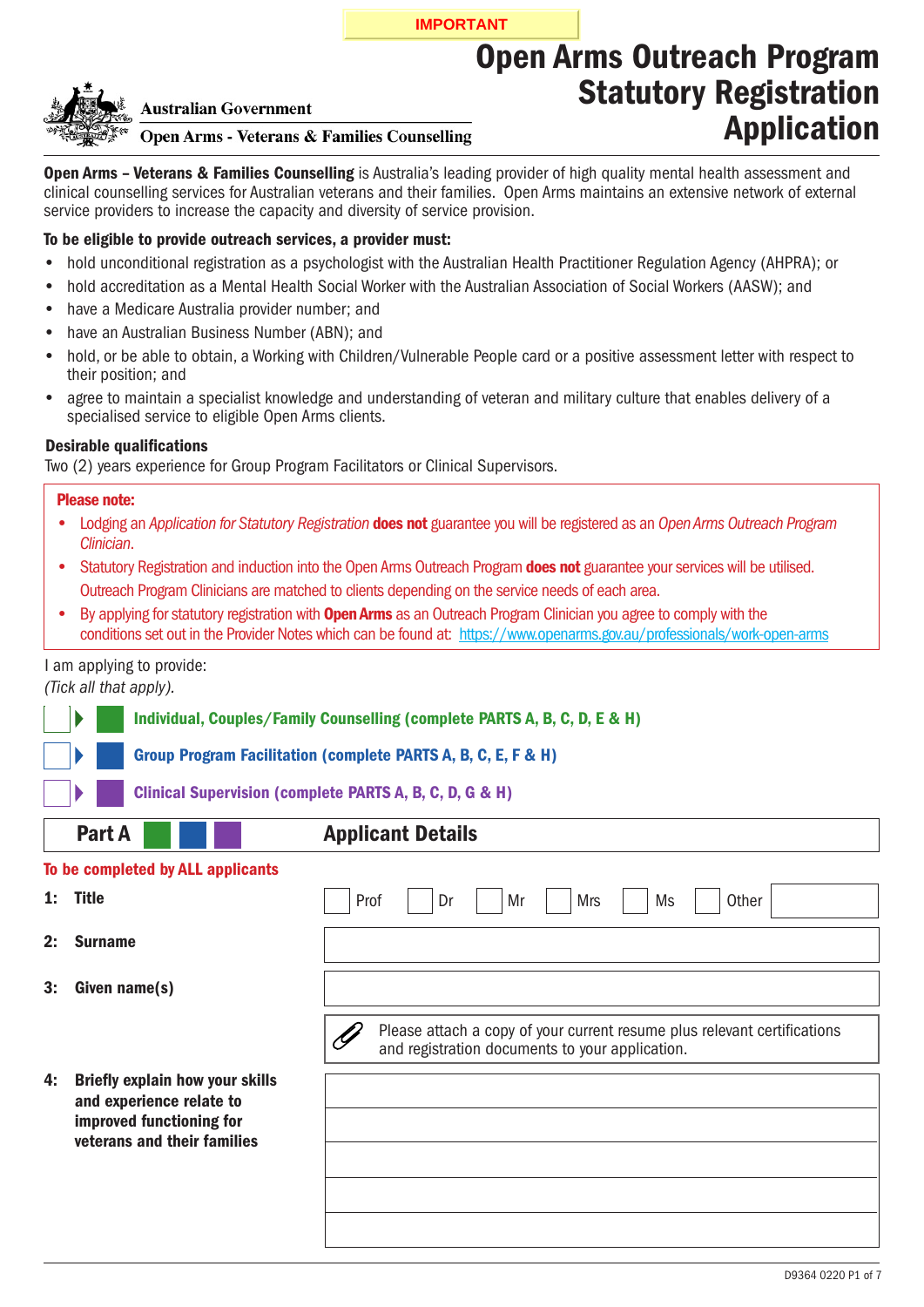| <b>Part B</b>                                                              | <b>Business Details</b> |                                                           |                                 |
|----------------------------------------------------------------------------|-------------------------|-----------------------------------------------------------|---------------------------------|
| To be completed by ALL applicants<br><b>Registered business name</b><br>5: |                         |                                                           |                                 |
|                                                                            |                         |                                                           |                                 |
| <b>Postal address</b><br>6:                                                |                         |                                                           | <b>POSTCODE</b>                 |
|                                                                            |                         |                                                           |                                 |
| <b>Australian Business Number (ABN)</b><br>7:                              |                         |                                                           |                                 |
| <b>Primary mobile contact</b><br>8:                                        |                         |                                                           |                                 |
| <b>Primary email contact</b><br>9:                                         |                         |                                                           |                                 |
| 10: Do you have Public Liability<br>insurance?                             | No<br>Yes               |                                                           |                                 |
| <b>11: Medicare Provider Number</b>                                        |                         |                                                           |                                 |
| 12: Do you have a practice address?                                        | No                      | Please go to Question 13<br>Yes                           | ▶ Please complete details below |
|                                                                            |                         | Only complete this section if you have a practice address |                                 |
| Practice name 1.                                                           |                         | Practice name 2.                                          |                                 |
|                                                                            |                         |                                                           |                                 |
| Practice address 1.                                                        |                         | <b>Practice address 2.</b>                                |                                 |
|                                                                            | <b>POSTCODE</b>         |                                                           | <b>POSTCODE</b>                 |
| <b>Practice manager name</b>                                               |                         | <b>Practice manager name</b>                              |                                 |
|                                                                            |                         |                                                           |                                 |
| <b>Wheelchair access?</b>                                                  | No<br>Yes               | <b>Wheelchair access?</b>                                 | No<br>Yes                       |
| Do you accept service animals?                                             | No<br>Yes               | Do you accept service animals?                            | No<br>Yes                       |
| <b>Medicare Provider Number</b>                                            |                         | <b>Medicare Provider Number</b>                           |                                 |
|                                                                            |                         |                                                           |                                 |
| <b>Contact number for clients</b>                                          |                         | <b>Contact number for clients</b>                         |                                 |
| <b>Practice hours</b>                                                      |                         | <b>Practice hours</b>                                     |                                 |
| Monday                                                                     |                         | Monday                                                    |                                 |
| Tuesday                                                                    |                         | Tuesday                                                   |                                 |
| Wednesday                                                                  |                         | Wednesday                                                 |                                 |
| Thursday                                                                   |                         | Thursday                                                  |                                 |
| Friday                                                                     |                         | Friday                                                    |                                 |
| Saturday                                                                   |                         | Saturday                                                  |                                 |
| Sunday                                                                     |                         | Sunday                                                    |                                 |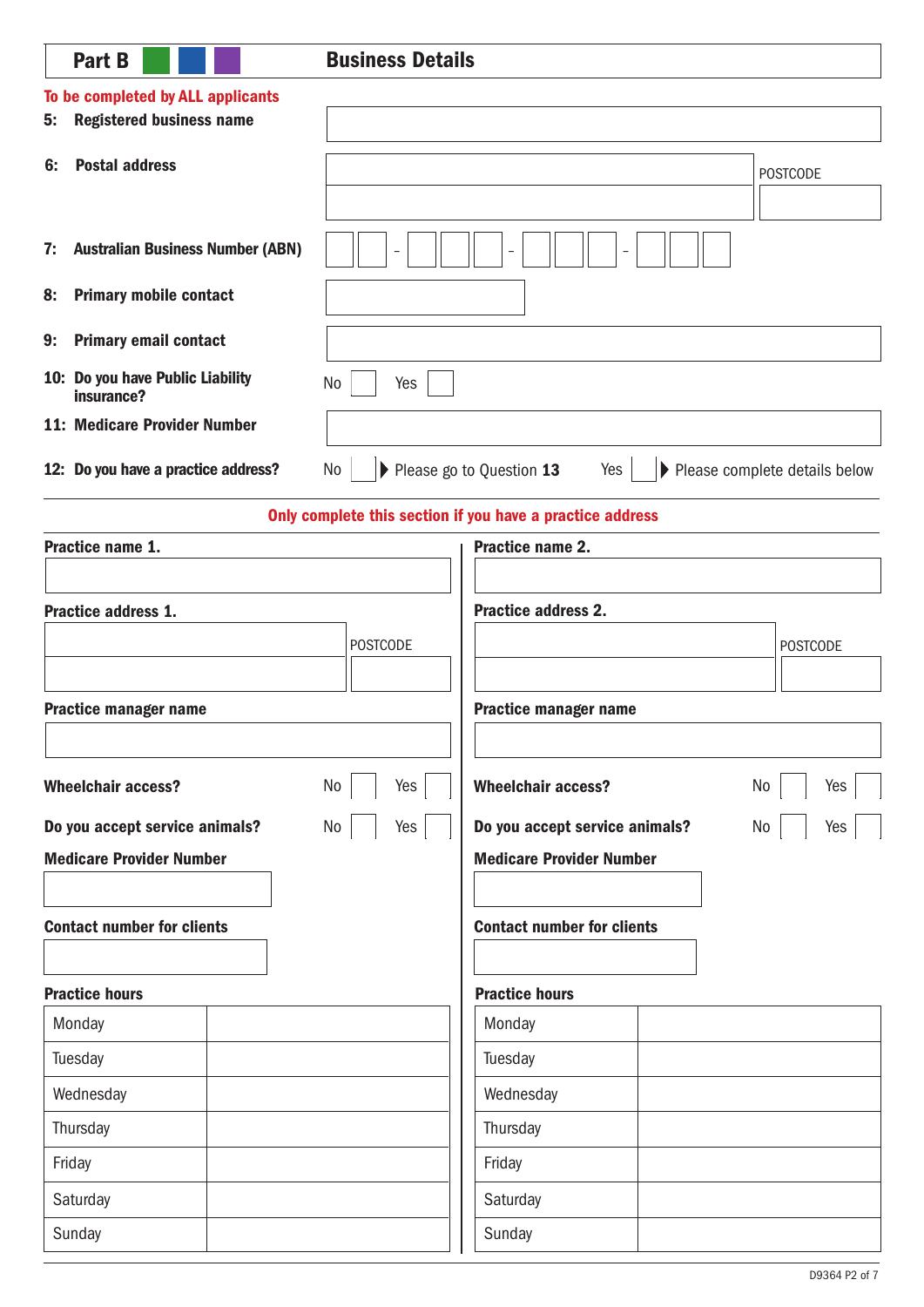# Part C **Professional Details**

## To be completed by ALL applicants

## AHPRA APPROVED PSYCHOLOGISTS

adolescent therapy, alcohol or other drugs, family violence, trauma, eating disorders, pain, sexual dysfunction etc.)

| 13: Australian Health Practitioner<br><b>Regulation Agency (AHPRA)</b><br><b>Registration number</b>                                                         |                                                             |  |                                                | ▶ | Please provide a copy of your<br>registration |
|--------------------------------------------------------------------------------------------------------------------------------------------------------------|-------------------------------------------------------------|--|------------------------------------------------|---|-----------------------------------------------|
|                                                                                                                                                              | Do you hold clinical endorsement?                           |  |                                                |   |                                               |
|                                                                                                                                                              | Please provide evidence of<br>No<br>Yes<br>your endorsement |  |                                                |   |                                               |
|                                                                                                                                                              | Are you an AHPRA certified Clinical Supervisor?             |  |                                                |   |                                               |
|                                                                                                                                                              | No<br>Yes                                                   |  | Please provide a copy of your<br>certification |   |                                               |
| <b>SOCIAL WORKERS (MENTAL HEALTH)</b>                                                                                                                        |                                                             |  |                                                |   |                                               |
| 14: Australian Association of Social<br><b>Workers (AASW) Registration</b>                                                                                   |                                                             |  |                                                |   | Please provide a copy of your<br>registration |
| number                                                                                                                                                       | Are you an AASW registered Professional Supervisor?         |  |                                                |   |                                               |
|                                                                                                                                                              | No<br>Yes                                                   |  | Please provide a copy of your<br>certification |   |                                               |
| <b>WORKING WITH CHILDREN/VULNERABLE</b><br><b>PEOPLE</b>                                                                                                     |                                                             |  |                                                |   |                                               |
| 15: Registration or Card number<br>(if applicable)                                                                                                           |                                                             |  |                                                | Þ | Please provide a copy of your<br>card         |
| <b>Part D</b>                                                                                                                                                | <b>Training and Experience</b>                              |  |                                                |   |                                               |
| To be completed by Individual, Couples/Family Counsellors and Clinical Supervision applicants ONLY                                                           |                                                             |  |                                                |   |                                               |
| Mark the corresponding box if you are                                                                                                                        | Intervention<br>Yes<br>Training and year                    |  |                                                |   |                                               |
| currently using or are experienced in<br>these trauma focussed interventions<br>and provide details of accredited<br>training and year of completion         | Exposure therapy<br>for PTSD-Prolonged<br>imaginal exposure |  |                                                |   |                                               |
|                                                                                                                                                              | <b>Cognitive Processing</b><br>Therapy CPT for PTSD         |  |                                                |   |                                               |
|                                                                                                                                                              | <b>EMDR</b>                                                 |  |                                                |   |                                               |
|                                                                                                                                                              | Other (please provide<br>details)                           |  |                                                |   |                                               |
| <b>SPECIAL INTEREST/EXPERTISE</b><br>We assume expertise in high prevalence<br>disorders - please let us know if you<br>have skills with other presentations | Special interest / Expertise                                |  |                                                |   | Training and date completed                   |
| and when you last had training (e.g.<br>couple therapy, family therapy, child and                                                                            |                                                             |  |                                                |   |                                               |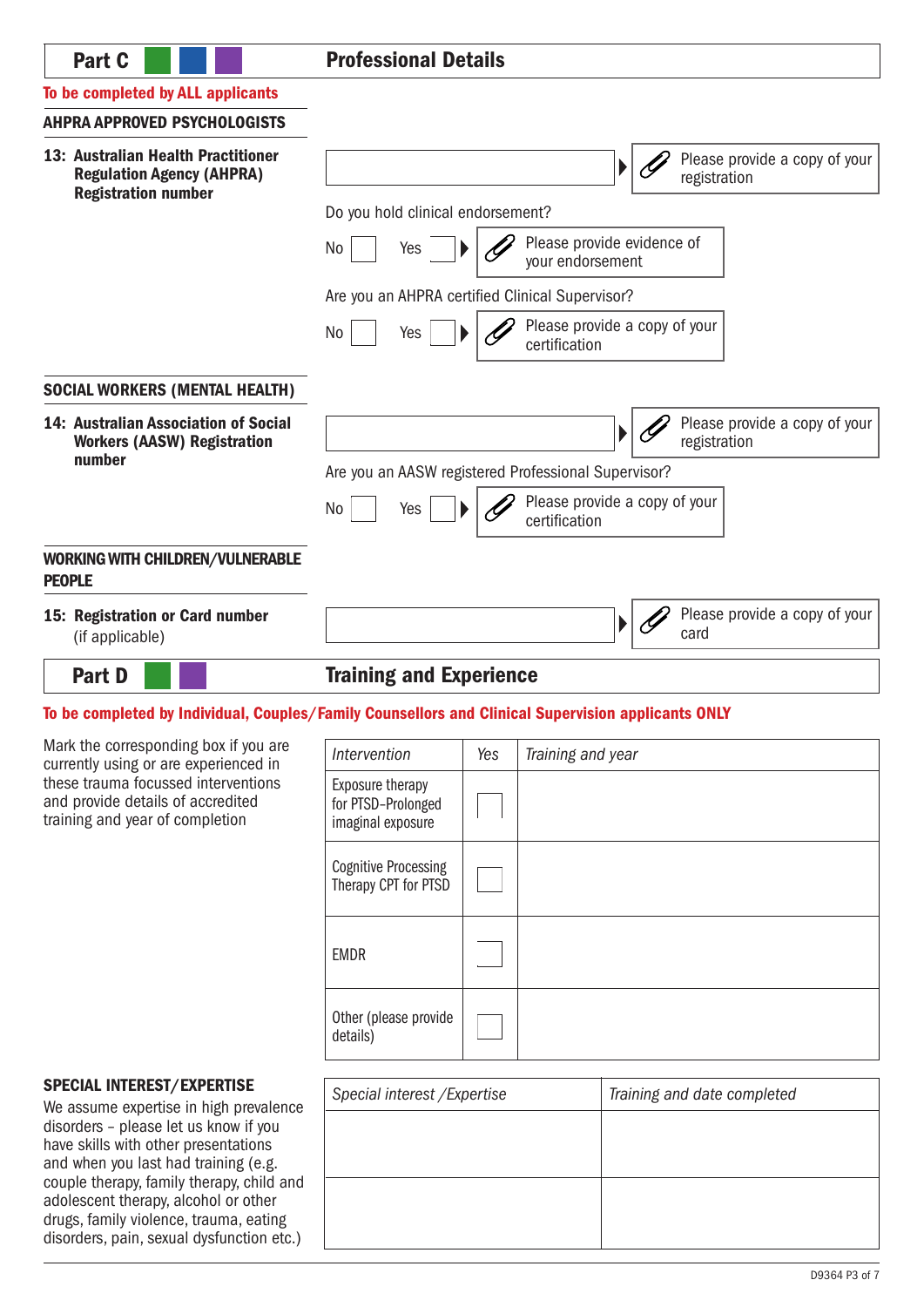## Referral Preferences

## To be completed by Individual, Couples/Family Counsellors and Group Program Facilitators ONLY

16: Please indicate which of the Anger Life transition and adjustment issues following client presentations you would feel competent working Anxiety & Phobias Memory Problems with if referred: Assertiveness Training Military issues, Discharge/Adjustment Bipolar Disorder Parenting Chronic Pain **Post Deployment** Conflict Resolution **Post–Traumatic Stress Disorder (PTSD)** Post–Natal Depression Couples/Family Counselling Relationships Depression Self–Esteem & Self Development Domestic Violence Self–Harm Eating Disorders Sexual Difficulties Family Relationships Sleep Disorders Financial Gambling **Stress** Substance Abuse Group Treatment Programs LGBTIQ issues Suicidality Grief & Loss Trauma Related Symptoms Health and Wellness Unemployment/Job Seeking Violence from others Housing Violence to others Impulsive Behaviours Work Stress Internet Pornography Legal Workplace Bullying 17: Are there any particular No Yes Please give details Þ presenting issues or clients that you prefer NOT to work with? 18: Is there anything else you Please give details No Yes  $\blacktriangleright$ would like us to know?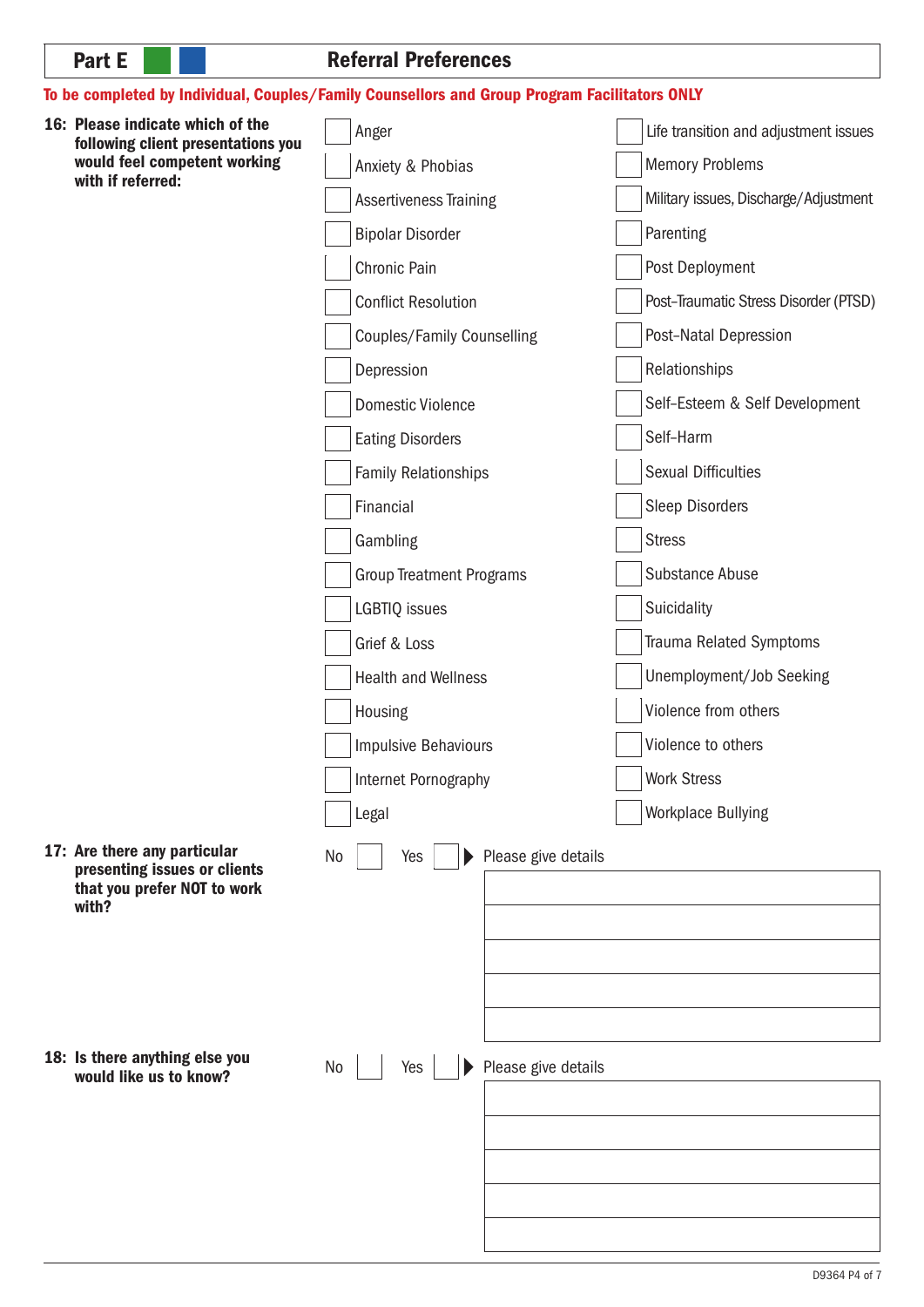# Group Program Facilitation

## To be completed by Group Program Facilitation applicants ONLY

A minimum of two years experience providing group treatment programs is desirable.

| 19: Please provide brief details<br>regarding your group facilitation<br>experience with references to any<br>relevant areas of intervention.<br>Include any specialist group<br>facilitation training undertaken<br>and the year of completion. |                                                   |       |
|--------------------------------------------------------------------------------------------------------------------------------------------------------------------------------------------------------------------------------------------------|---------------------------------------------------|-------|
|                                                                                                                                                                                                                                                  |                                                   |       |
|                                                                                                                                                                                                                                                  |                                                   |       |
|                                                                                                                                                                                                                                                  |                                                   |       |
|                                                                                                                                                                                                                                                  |                                                   |       |
|                                                                                                                                                                                                                                                  |                                                   |       |
| 20: Briefly explain your demonstrated<br>skills and experience in preparing                                                                                                                                                                      |                                                   |       |
| group facilitation plans and<br>writing group participant reports.                                                                                                                                                                               |                                                   |       |
|                                                                                                                                                                                                                                                  |                                                   |       |
|                                                                                                                                                                                                                                                  |                                                   |       |
|                                                                                                                                                                                                                                                  |                                                   |       |
|                                                                                                                                                                                                                                                  |                                                   |       |
|                                                                                                                                                                                                                                                  |                                                   |       |
|                                                                                                                                                                                                                                                  |                                                   |       |
|                                                                                                                                                                                                                                                  | 1. Referee's name and organisation                |       |
| 21: Please provide the names and<br>details of two (2) professional<br>referees who are not DVA/                                                                                                                                                 |                                                   |       |
| <b>Open Arms employees, who</b><br>may be contacted to verify your                                                                                                                                                                               | Phone                                             | Email |
| experience.                                                                                                                                                                                                                                      | $\overline{[}$<br>$\mathbf{I}$                    |       |
|                                                                                                                                                                                                                                                  | Relationship and description of services provided |       |
|                                                                                                                                                                                                                                                  |                                                   |       |
|                                                                                                                                                                                                                                                  |                                                   |       |

#### *2*. Referee's name and organisation

| Phone |  |
|-------|--|

Email

 $[$   $]$ 

Relationship and description of services provided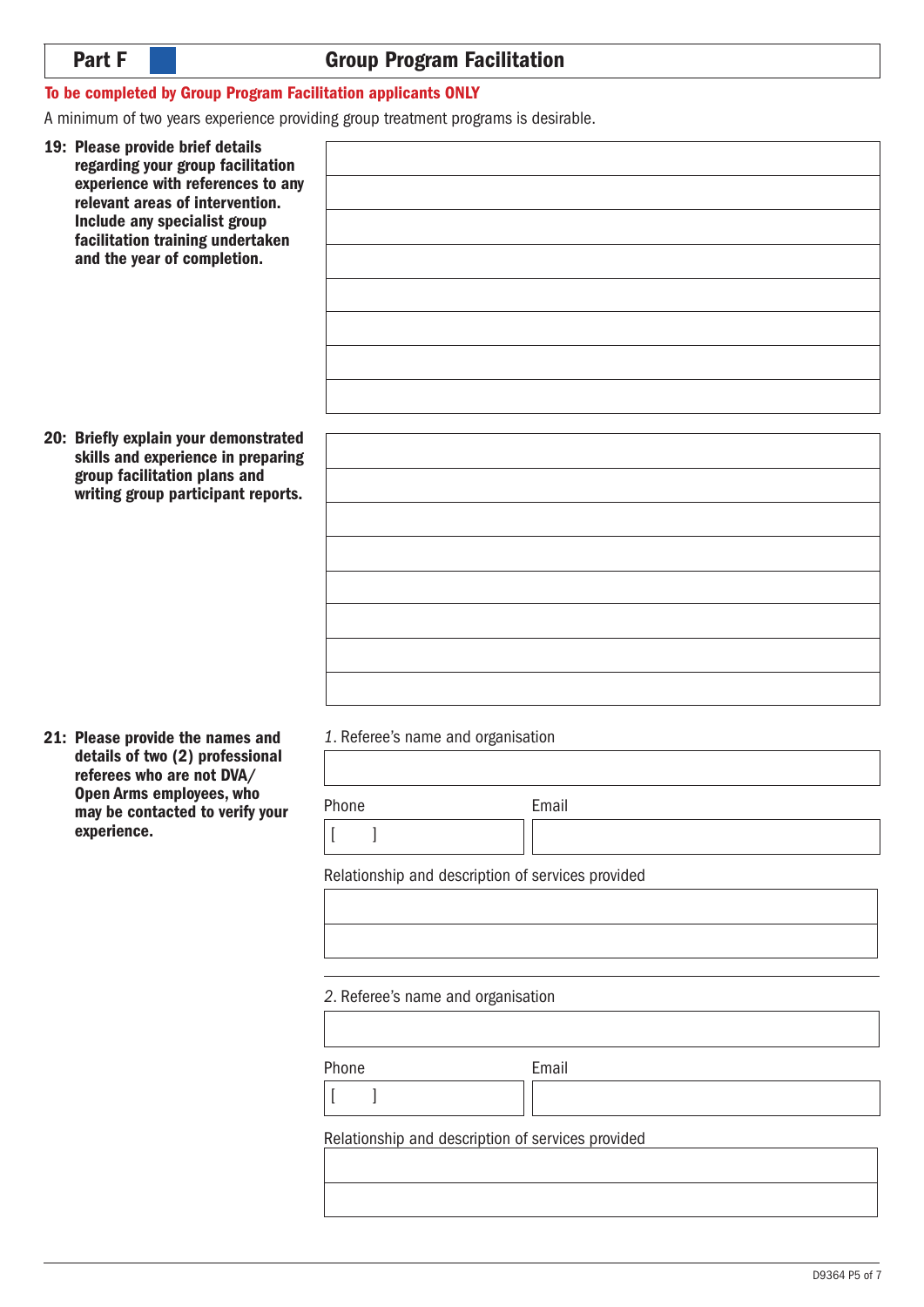## To be completed by Clinical Supervision applicants ONLY

A minimum two years of experience providing clinical supervision is desirable.

| 22: Please provide brief details<br>regarding your supervisory<br>experience with references to any<br>relevant areas of intervention.<br>Include any specialist<br>supervisory training undertaken<br>and the year of completion. |                                                                                                                                                                                                                                                 |                |
|------------------------------------------------------------------------------------------------------------------------------------------------------------------------------------------------------------------------------------|-------------------------------------------------------------------------------------------------------------------------------------------------------------------------------------------------------------------------------------------------|----------------|
| 23: Briefly explain your demonstrated<br>skills and experience in preparing<br>supervisory plans and writing<br>clinical supervisory reports.                                                                                      |                                                                                                                                                                                                                                                 |                |
| 24: Please provide the names and<br>details of two (2) professional<br>referees who are not DVA<br>employees, who may be contacted<br>to verify your experience.                                                                   | 1. Referee's name and organisation<br>Phone<br>$\lbrack$<br>$\Box$<br>Relationship and description of services provided<br>2. Referee's name and organisation<br>Phone<br>$\left[ \right]$<br>Relationship and description of services provided | Email<br>Email |